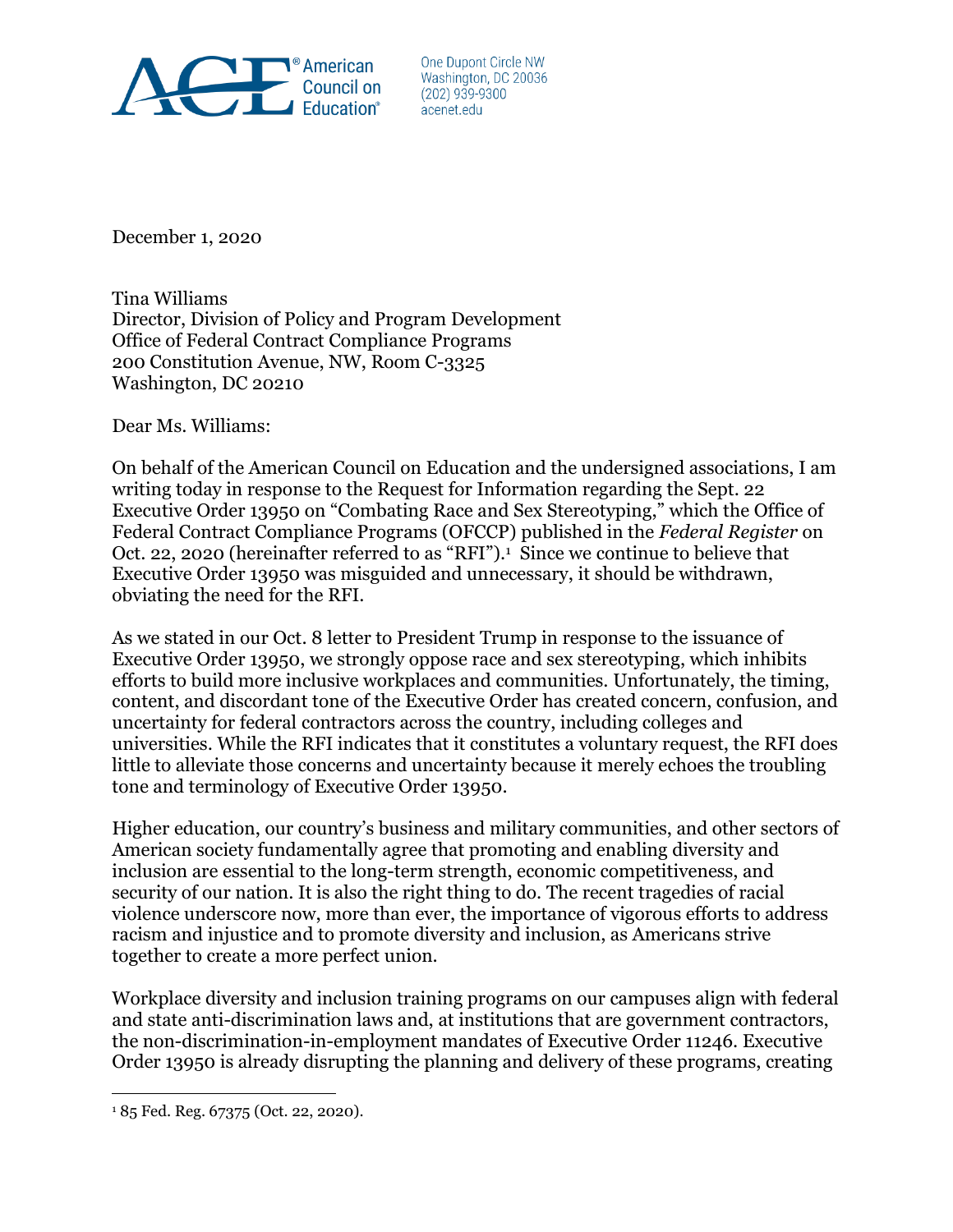a chilling effect on the good faith and lawful efforts of campus officials to build and sustain non-discriminatory and non-hostile workplaces and learning communities.

When Executive Order 13950 was issued, we expressed our deep concerns about the unprecedented expansive review of internal training materials at both public and private entities necessitated by the order.<sup>2</sup> These concerns have been borne out as OFCCP seeks to implement the Executive Order through this RFI process. The RFI's request for detailed "comments, information, and materials…relating to workplace trainings that involve race or sex stereotyping or scapegoating" is incredibly burdensome and highly intrusive. Among other things, OFCCP is seeking information and materials concerning the duration, frequency, cost, and source of such training activities and materials, whether such training is mandatory or optional, as well as the identification of *individuals* responsible for developing diversity trainings. Moreover, the RFI seeks information and materials regarding "complaints concerning this workplace training," including whether employees have "been disciplined for complaining or otherwise questioning this workplace training," all of which would be virtually impossible to efficiently and meaningfully contextualize in a RFI response. Despite OFCCP's assertion that the RFI is voluntary and its promises of confidentiality for the responses within the limits permitted by law, the invasive level of detail being sought by the agency charged with enforcement will no doubt only intensify the chilling effect on workplace training activities caused by the Executive Order.

By subjecting colleges and universities with government contracts or subcontracts to the potential that the government will scour our nation's higher education institutions' training programs for forbidden "divisive concepts," colleges and universities have worried that Executive Order 13950 will create enormous and costly compliance work, particularly for larger universities, where there could be hundreds or more such training programs conducted at campuses all over the world. The scope and detail of information the RFI requests validates this concern. This undermines the administration's own broad anti-regulatory agenda, including the January 30, 2017 Executive Order intended to reduce regulations. Furthermore, Executive Order 13950 contains many ambiguities and gray areas, incorporated into the RFI, on the basis of which federal contractors, including colleges and universities, could be subject to potentially substantial penalties and/or contract debarment solely upon the subjective determinations of those officials.

Finally, Executive Order 13950 conflicts directly with the March 21, 2019 Executive Order on "Improving Free Inquiry, Transparency, and Accountability at Colleges and Universities," which "encourage[s] institutions to foster environments that promote open, intellectually engaging, and diverse debate, including through compliance with the First Amendment for public institutions and compliance with stated institutional policies regarding freedom of speech for private institutions."<sup>3</sup> In effect, the Combating Race and Sex Stereotyping Executive Order exercises executive power to limit speech on campuses in ways that undercut the stated goal of the administration's prior order.

 $\overline{a}$ 

<sup>&</sup>lt;sup>2</sup> At a minimum, a mandate this sweeping and intrusive should be subject to a regulatory process under the Administrative Procedure Act, which would allow affected organizations to ask questions, seek clarifications, and recommend changes before the new requirements take effect.

<sup>3</sup> Exec. Order No. 13864, 84 Fed. Reg. 11,401 (Mar. 21, 2019).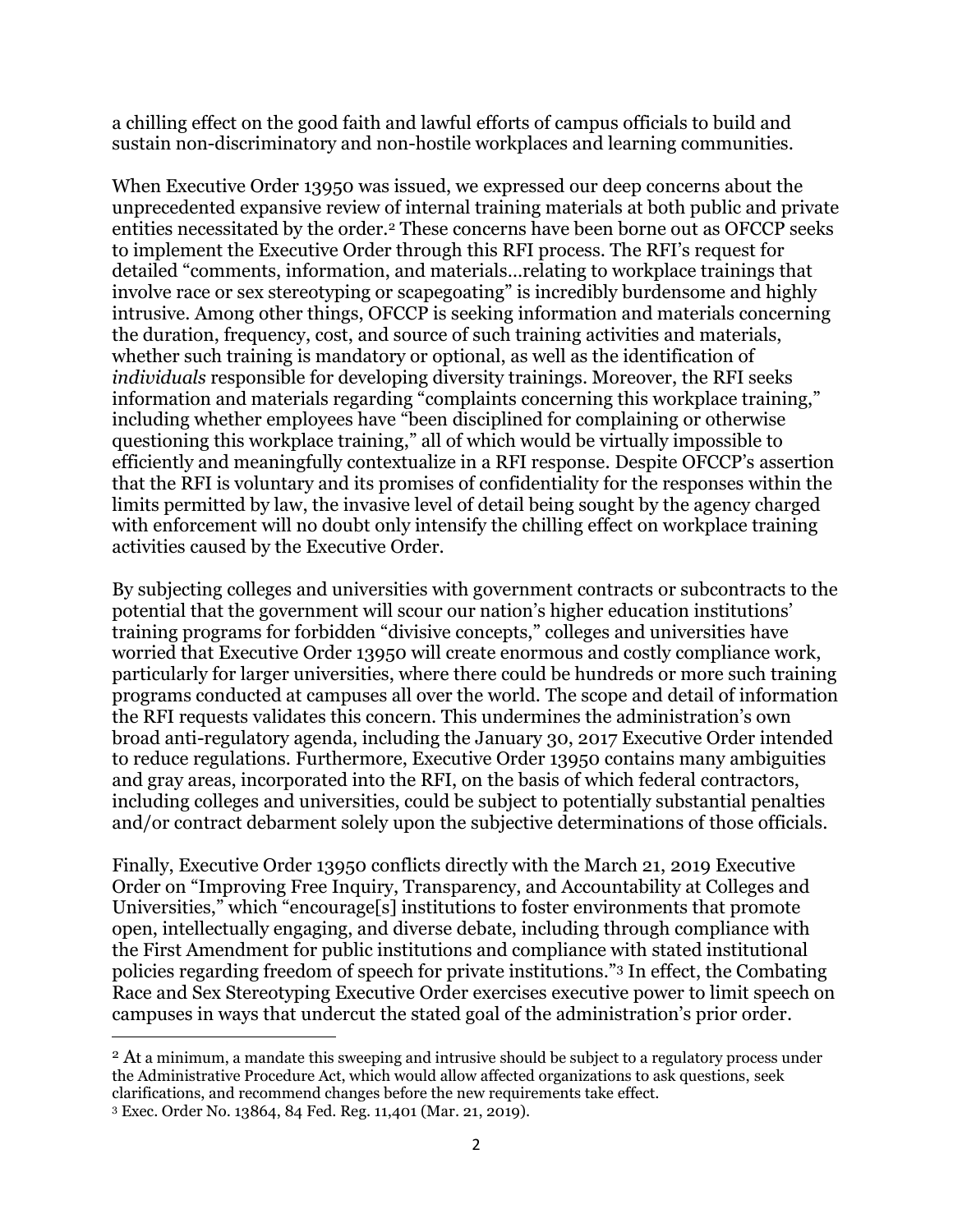For these reasons, we believe that Executive Order 13950 should be withdrawn, rendering the RFI superfluous.

Sincerely,

Ted Mitchell President

On behalf of:

Achieving the Dream ACPA-College Student Educators International American Association of Colleges for Teacher Education American Association of Colleges of Nursing American Association of State Colleges and Universities American Association of University Professors American College Health Association American Council on Education Asociación de Colegios y Universidades Privadas de Puerto Rico [Association of Private Colleges and Universities of Puerto Rico] Association of American Universities Association of Catholic Colleges and Universities Association of Community College Trustees Association of Governing Boards of Universities and Colleges Association of Independent California Colleges and Universities Association of Independent Colleges and Universities in Massachusetts Association of Independent Colleges and Universities of Pennsylvania Association of Independent Colleges and Universities of Rhode Island Association of Independent Colleges of Art & Design Association of Jesuit Colleges and Universities Association of Public and Land-grant Universities Association of Research Libraries Coalition of Urban and Metropolitan Universities College and University Professional Association for Human Resources Conference for Mercy Higher Education Connecticut Conference of Independent Colleges Council for Advancement and Support of Education Council for Christian Colleges & Universities Council for Higher Education Accreditation Council of Independent Colleges Council on Governmental Relations